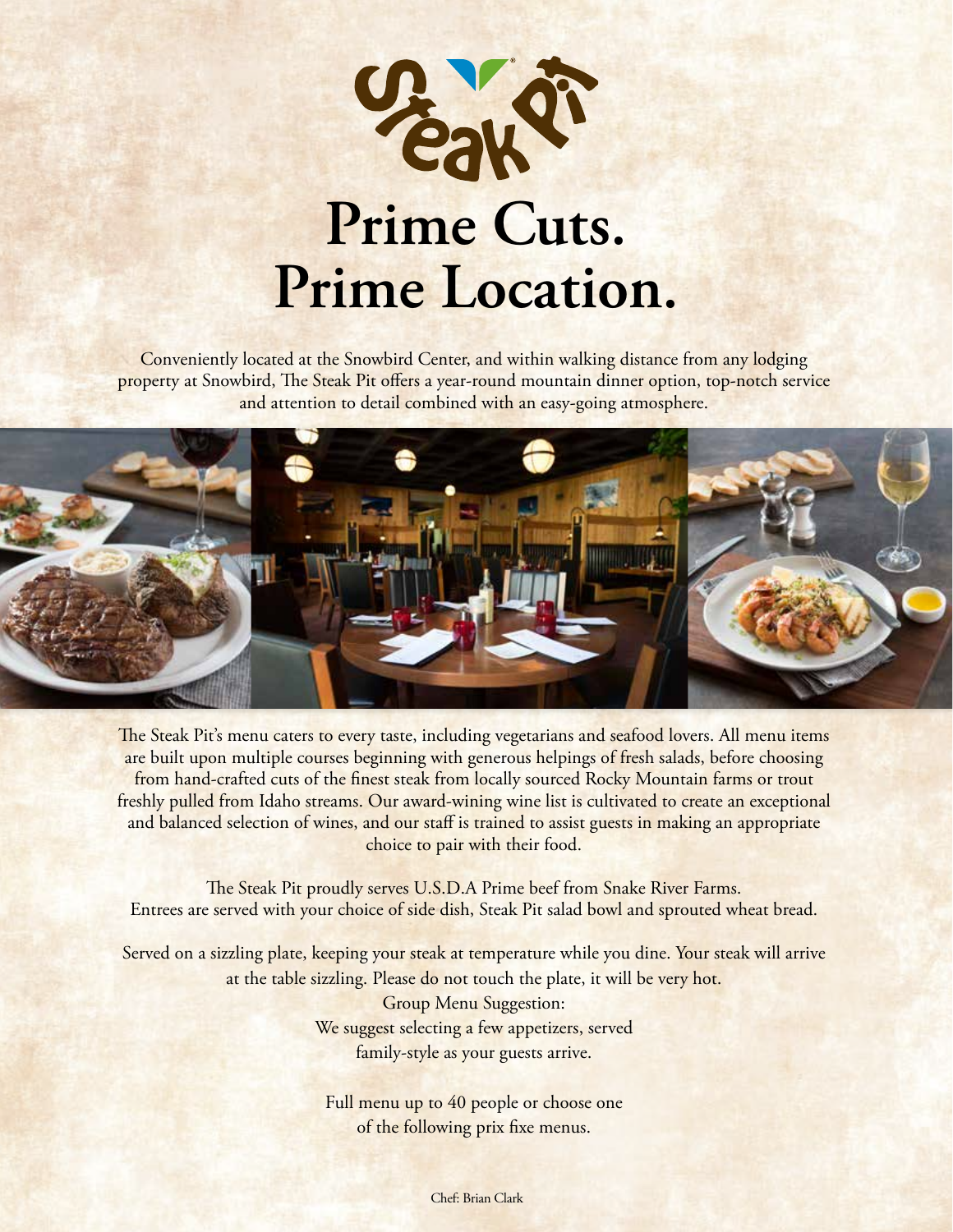**\$70 Menu Appetizer**

*Served Family-Style Select 2:*

#### **Cold Appetizers**

**Shrimp Cocktail\*** g Served with tomato-horseradish sauce

> **Sautéed Mushrooms** g Prepared with a white wine and herb-butter sauce

#### **Hot Appetizers**

**Bacon-Wrapped Scallops\*** g Complimented with a spicy Dijon sauce

> **Shishito Peppers** Lemon-ginger aïoli

### **Salad**

**All-You-Can-Eat Salad**  with choice of dressing

### **Entrée**

*Includes a choice of side dish. All Steaks will include a side of Béarnaise Sauce or Sherry Mushroom Sauce.* 

**Prime 10 oz. Top Sirloin\*** g

**Grilled Salmon Fillet\*** g topped with lemon chive butter and fresh dill

> **Grilled Chicken Piccata\*** g served on a bed of wild rice

**Oven-Baked Pot Stickers**  $\circ$ stuffed with tofu, mushrooms and red peppers

### **Dessert**

**Carrot Cake**  $\circledcirc$ cream cheese icing

Culuten-Free ® Dairy Free ® Vegetarian ® Contains Nuts<br>Prices do not include 19% service charge, private booking fees and applicable sales tax. All prices and menus are subject to change. June 2022<br>\*Thoroughly cooking food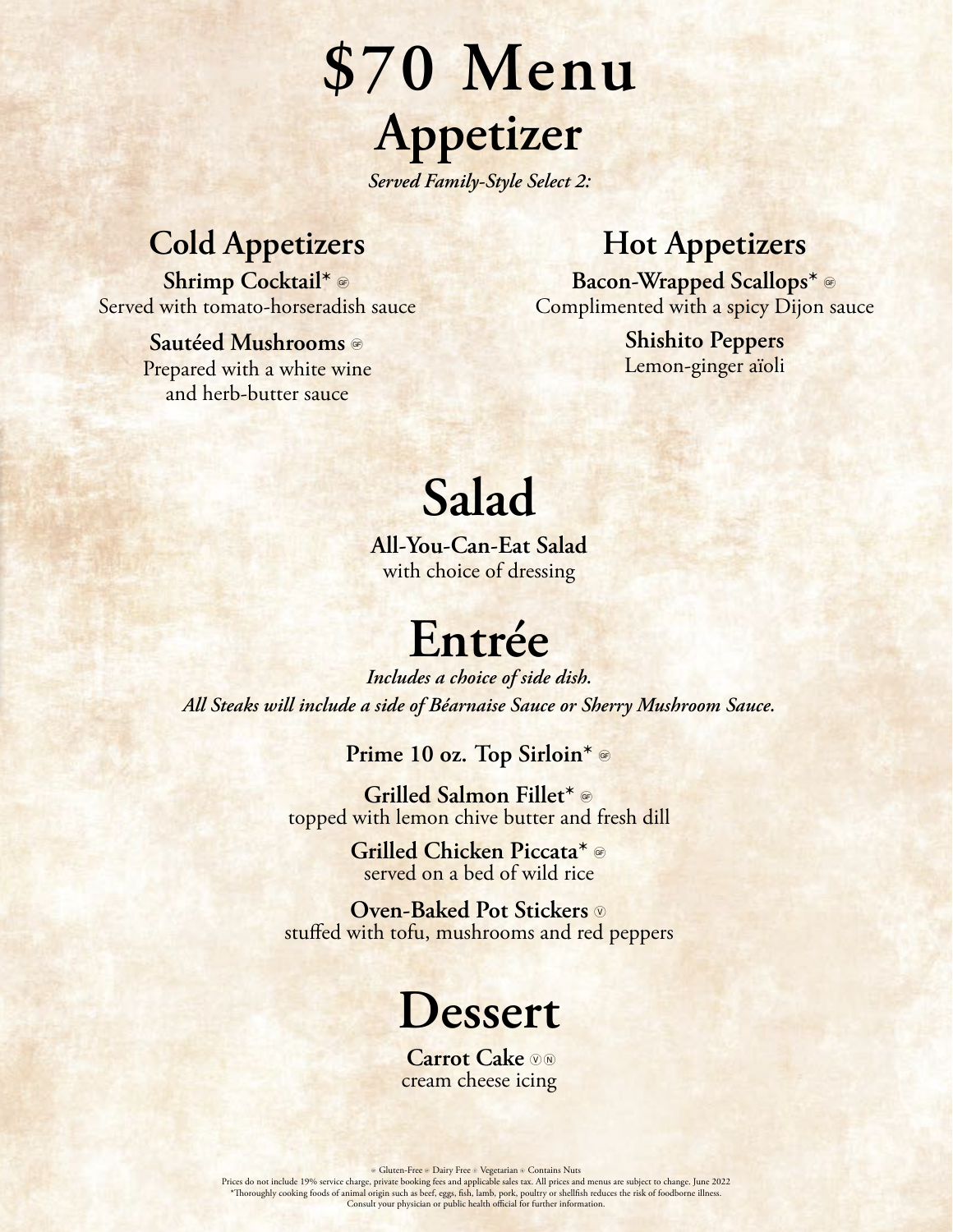# **\$89 Menu Appetizer**

*Served Family-Style Select 2:* 

### **Cold Appetizers**

**Shrimp Cocktail \*** g Served with tomato-horseradish sauce

#### **Sautéed Mushrooms** g Prepared with a white wine and herb-butter sauce

#### **Hot Appetizers**

**Bacon-Wrapped Scallops\*** g Complimented with a spicy Dijon sauce

> **Shishito Peppers** Lemon-ginger aïoli

## **Salad**

**All-You-Can-Eat Salad**  with choice of dressing

### **Entrée**

*Includes a choice of side dish. All Steaks will include a side of Béarnaise Sauce or Sherry Mushroom Sauce.* 

**Prime 12 oz. New York Strip\***

**Prime 8 oz. Filet Mignon\*** g

**Prime 16 oz. Rib-Eye\*** Topped with smoked sea salt

**Fresh Idaho Rainbow Trout\***  with citrus herb crust

**Oven-Baked Sea Scallops\***

**Oven-Baked Pot Stickers**  $\circledcirc$ stuffed with tofu, mushrooms and red peppers

### **Dessert**

 **Chocolate Avalanche Cake** V layers of chocolate cake, chocolate mousse, chocolate brownie, whipped cream and caramel drizzle

© Gluten-Free ® Dairy Free ® Vegetarian ® Contains Nuts<br>Prices do not include 19% service charge, private booking fees and applicable sales tax. All prices and menus are subject to change. June 2022<br>\*Thoroughly cooking fo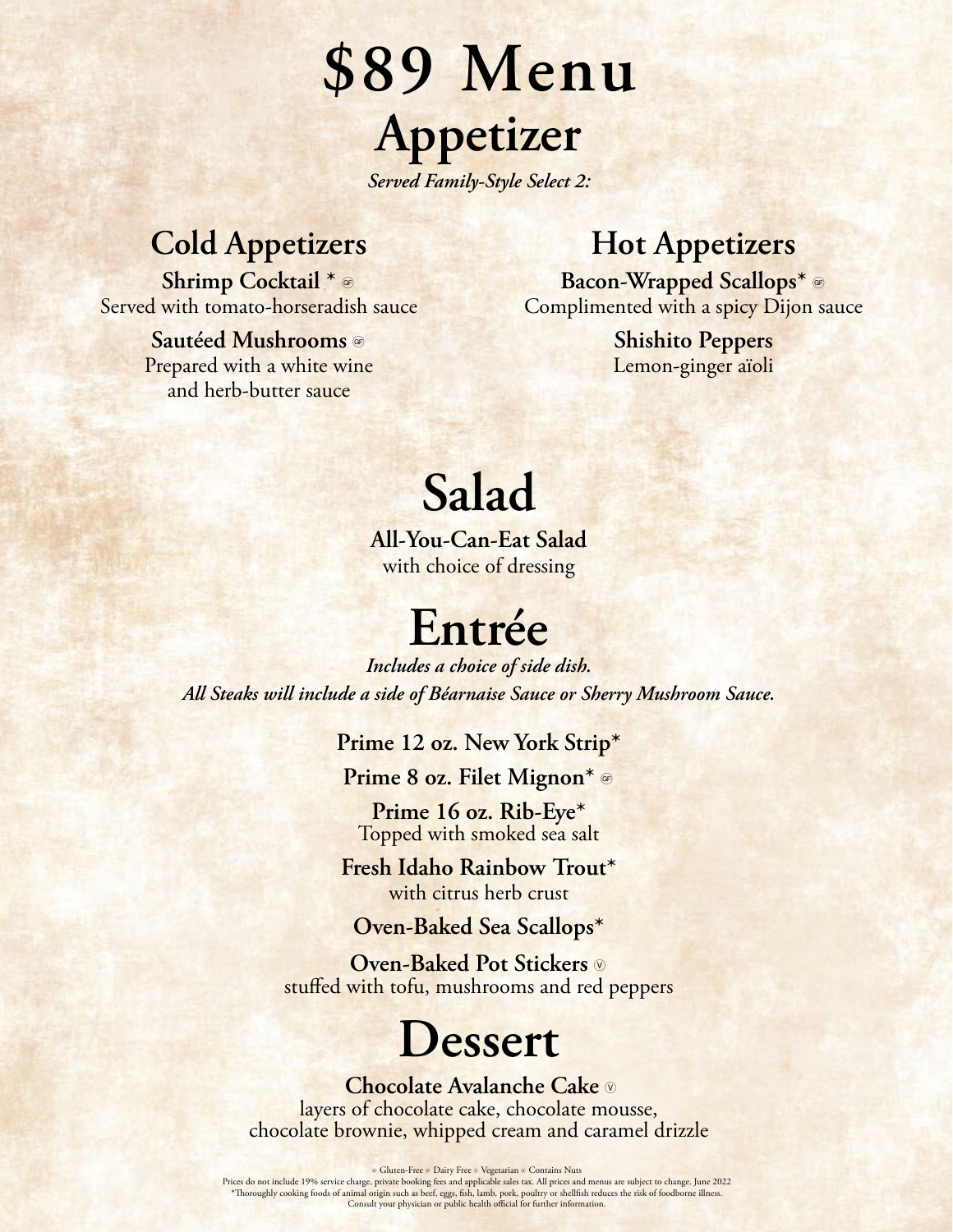# **\$119 Menu Appetizer**

*Individual Sampler Plate Selection:*

**Bacon-Wrapped Scallops\*** g Complimented with a spicy Dijon sauce

**Shrimp Cocktail\*** g Served with tomato-horseradish sauce

**Sautéed Mushrooms** g Prepared with a white wine and herb-butter sauce

### **Salad**

**All-You-Can-Eat Salad**  with choice of dressing

### **Entrée**

*Includes a choice of side dish. All Steaks will include a side of Béarnaise Sauce or Sherry Mushroom Sauce.*

**Prime Filet 8 oz. Mignon & Shrimp Scampi\*** g

**Prime 12 oz. New York Strip & Shrimp Scampi\***

**Prime 16 oz. Rib-Eye & Shrimp Scampi\*** g Topped with smoked sea salt

> **Fresh Idaho Rainbow Trout\*** with citrus herb crust

**Oven-Baked Sea Scallops\***

**Oven-Baked Pot Stickers**  $\circ$ stuffed with tofu, mushrooms and red peppers

### **Dessert**

**Lemon Marscarpone Cheesecake**  $\circ$ Italian cream cheese, lemon topping, blueberry sauce

Culuten-Free ® Dairy Free ® Vegetarian ® Contains Nuts<br>Prices do not include 19% service charge, private booking fees and applicable sales tax. All prices and menus are subject to change. June 2022<br>\*Thoroughly cooking food